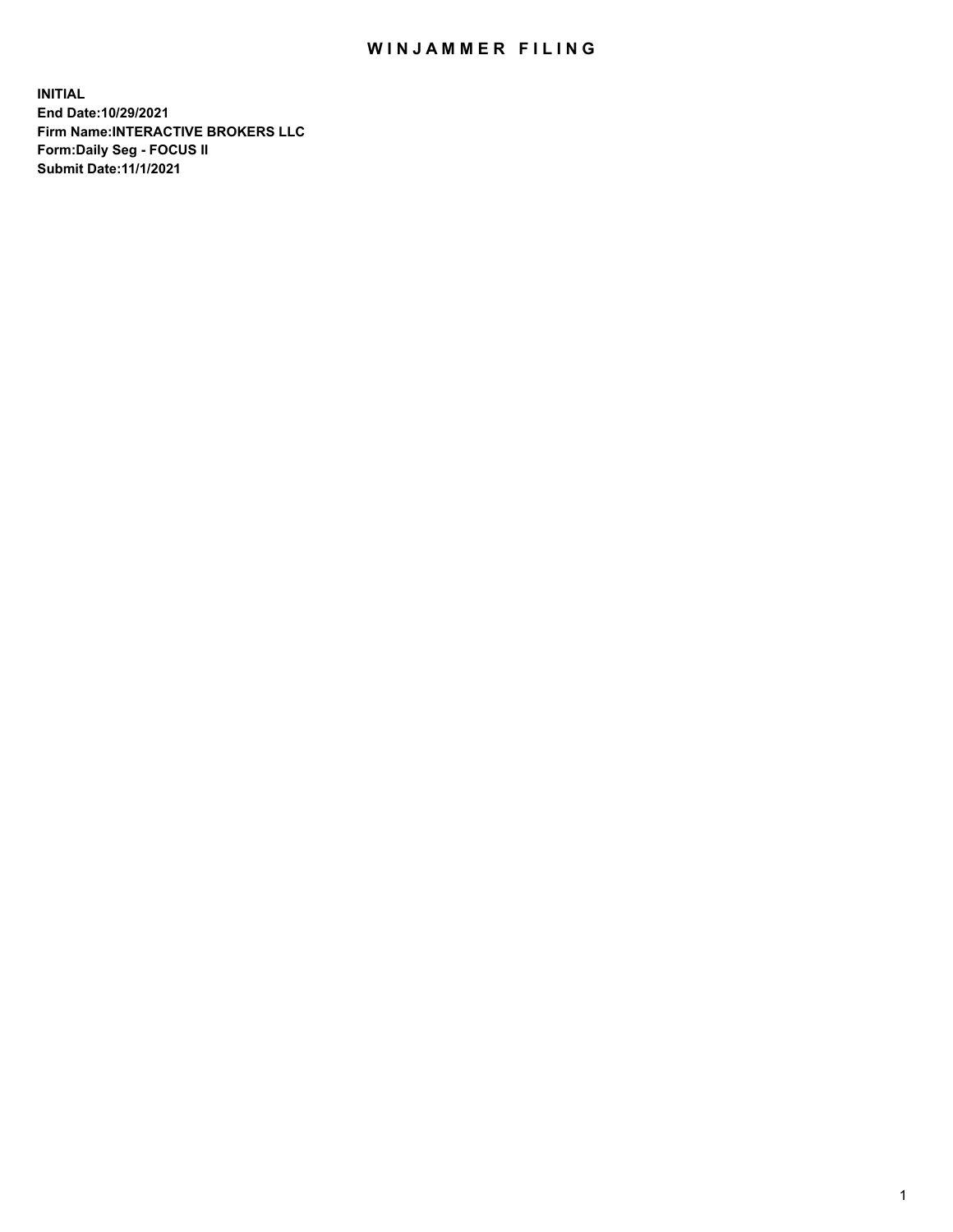**INITIAL End Date:10/29/2021 Firm Name:INTERACTIVE BROKERS LLC Form:Daily Seg - FOCUS II Submit Date:11/1/2021 Daily Segregation - Cover Page**

| Name of Company                                                                                                                                                                                                                                                                                                                | <b>INTERACTIVE BROKERS LLC</b>                                                  |
|--------------------------------------------------------------------------------------------------------------------------------------------------------------------------------------------------------------------------------------------------------------------------------------------------------------------------------|---------------------------------------------------------------------------------|
| <b>Contact Name</b>                                                                                                                                                                                                                                                                                                            | James Menicucci                                                                 |
| <b>Contact Phone Number</b>                                                                                                                                                                                                                                                                                                    | 203-618-8085                                                                    |
| <b>Contact Email Address</b>                                                                                                                                                                                                                                                                                                   | jmenicucci@interactivebrokers.c<br>om                                           |
| FCM's Customer Segregated Funds Residual Interest Target (choose one):<br>a. Minimum dollar amount: ; or<br>b. Minimum percentage of customer segregated funds required:%; or<br>c. Dollar amount range between: and; or<br>d. Percentage range of customer segregated funds required between:% and%.                          | <u>0</u><br>$\overline{\mathbf{0}}$<br>155,000,000 245,000,000<br><u>00</u>     |
| FCM's Customer Secured Amount Funds Residual Interest Target (choose one):<br>a. Minimum dollar amount: ; or<br>b. Minimum percentage of customer secured funds required:% ; or<br>c. Dollar amount range between: and; or<br>d. Percentage range of customer secured funds required between:% and%.                           | <u>0</u><br>$\overline{\mathbf{0}}$<br>80,000,000 120,000,000<br>0 <sub>0</sub> |
| FCM's Cleared Swaps Customer Collateral Residual Interest Target (choose one):<br>a. Minimum dollar amount: ; or<br>b. Minimum percentage of cleared swaps customer collateral required:% ; or<br>c. Dollar amount range between: and; or<br>d. Percentage range of cleared swaps customer collateral required between:% and%. | <u>0</u><br>$\underline{\mathbf{0}}$<br>0 <sub>0</sub><br>0 <sub>0</sub>        |

Attach supporting documents CH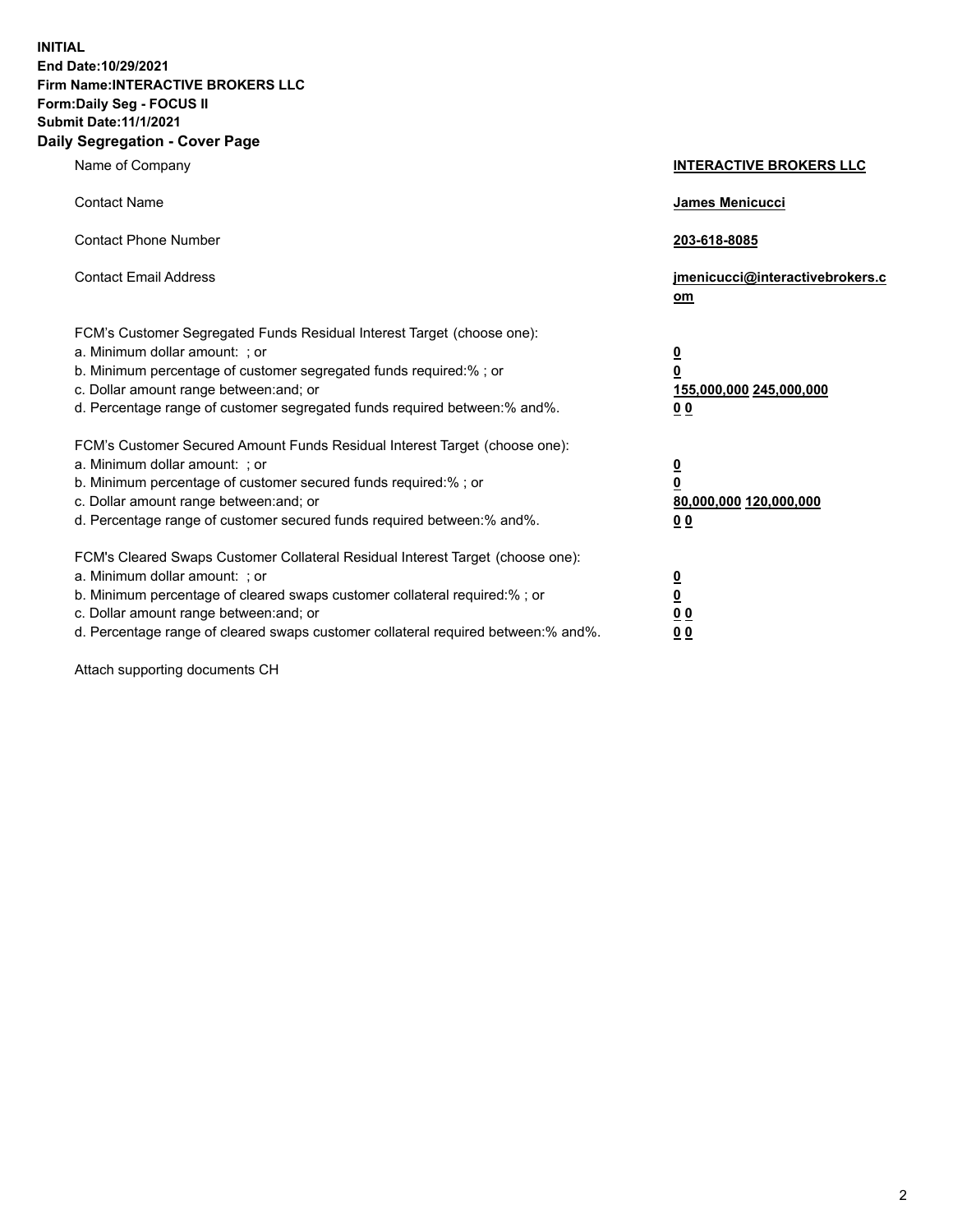## **INITIAL End Date:10/29/2021 Firm Name:INTERACTIVE BROKERS LLC Form:Daily Seg - FOCUS II Submit Date:11/1/2021 Daily Segregation - Secured Amounts**

|     | Daily Segregation - Secured Amounts                                                                        |                                         |
|-----|------------------------------------------------------------------------------------------------------------|-----------------------------------------|
|     | Foreign Futures and Foreign Options Secured Amounts                                                        |                                         |
|     | Amount required to be set aside pursuant to law, rule or regulation of a foreign                           | $0$ [7305]                              |
|     | government or a rule of a self-regulatory organization authorized thereunder                               |                                         |
| 1.  | Net ledger balance - Foreign Futures and Foreign Option Trading - All Customers                            |                                         |
|     | A. Cash                                                                                                    | 512,630,664 [7315]                      |
|     | B. Securities (at market)                                                                                  | $0$ [7317]                              |
| 2.  | Net unrealized profit (loss) in open futures contracts traded on a foreign board of trade                  | 4,679,962 [7325]                        |
| 3.  | Exchange traded options                                                                                    |                                         |
|     | a. Market value of open option contracts purchased on a foreign board of trade                             | 124,524 [7335]                          |
|     | b. Market value of open contracts granted (sold) on a foreign board of trade                               | $-7,696$ [7337]                         |
| 4.  | Net equity (deficit) (add lines 1. 2. and 3.)                                                              | 508,067,530 [7345]                      |
| 5.  | Account liquidating to a deficit and account with a debit balances - gross amount                          | 4,152 [7351]                            |
|     | Less: amount offset by customer owned securities                                                           | 0 [7352] 4,152 [7354]                   |
| 6.  | Amount required to be set aside as the secured amount - Net Liquidating Equity                             | 508,071,682 [7355]                      |
|     | Method (add lines 4 and 5)                                                                                 |                                         |
| 7.  | Greater of amount required to be set aside pursuant to foreign jurisdiction (above) or line                | 508,071,682 [7360]                      |
|     | 6.                                                                                                         |                                         |
|     | FUNDS DEPOSITED IN SEPARATE REGULATION 30.7 ACCOUNTS                                                       |                                         |
| 1.  | Cash in banks                                                                                              |                                         |
|     | A. Banks located in the United States                                                                      | 86,488,308 [7500]                       |
|     | B. Other banks qualified under Regulation 30.7                                                             | 0 [7520] 86,488,308 [7530]              |
| 2.  | Securities                                                                                                 |                                         |
|     | A. In safekeeping with banks located in the United States                                                  | 320,994,290 [7540]                      |
|     | B. In safekeeping with other banks qualified under Regulation 30.7                                         | 0 [7560] 320,994,290 [7570]             |
| 3.  | Equities with registered futures commission merchants                                                      |                                         |
|     | A. Cash                                                                                                    | $0$ [7580]                              |
|     | <b>B.</b> Securities                                                                                       | $0$ [7590]                              |
|     | C. Unrealized gain (loss) on open futures contracts                                                        | $0$ [7600]                              |
|     | D. Value of long option contracts                                                                          | $0$ [7610]                              |
|     | E. Value of short option contracts                                                                         | 0 [7615] 0 [7620]                       |
| 4.  | Amounts held by clearing organizations of foreign boards of trade                                          |                                         |
|     | A. Cash                                                                                                    | $0$ [7640]                              |
|     | <b>B.</b> Securities                                                                                       | $Q$ [7650]                              |
|     | C. Amount due to (from) clearing organization - daily variation                                            | $0$ [7660]                              |
|     | D. Value of long option contracts                                                                          | $0$ [7670]                              |
|     | E. Value of short option contracts                                                                         | 0 [7675] 0 [7680]                       |
| 5.  | Amounts held by members of foreign boards of trade                                                         |                                         |
|     | A. Cash                                                                                                    | 226,118,675 [7700]                      |
|     | <b>B.</b> Securities                                                                                       | $0$ [7710]                              |
|     | C. Unrealized gain (loss) on open futures contracts                                                        | 1,397,761 [7720]                        |
|     | D. Value of long option contracts                                                                          | 124,524 [7730]                          |
|     | E. Value of short option contracts                                                                         | <u>-7,696</u> [7735] 227,633,264 [7740] |
| 6.  | Amounts with other depositories designated by a foreign board of trade                                     | 0 [7760]                                |
| 7.  | Segregated funds on hand                                                                                   | $0$ [7765]                              |
| 8.  | Total funds in separate section 30.7 accounts                                                              | 635,115,862 [7770]                      |
| 9.  | Excess (deficiency) Set Aside for Secured Amount (subtract line 7 Secured Statement<br>Page 1 from Line 8) | 127,044,180 [7380]                      |
| 10. | Management Target Amount for Excess funds in separate section 30.7 accounts                                | 80,000,000 [7780]                       |
| 11. | Excess (deficiency) funds in separate 30.7 accounts over (under) Management Target                         | 47,044,180 [7785]                       |
|     |                                                                                                            |                                         |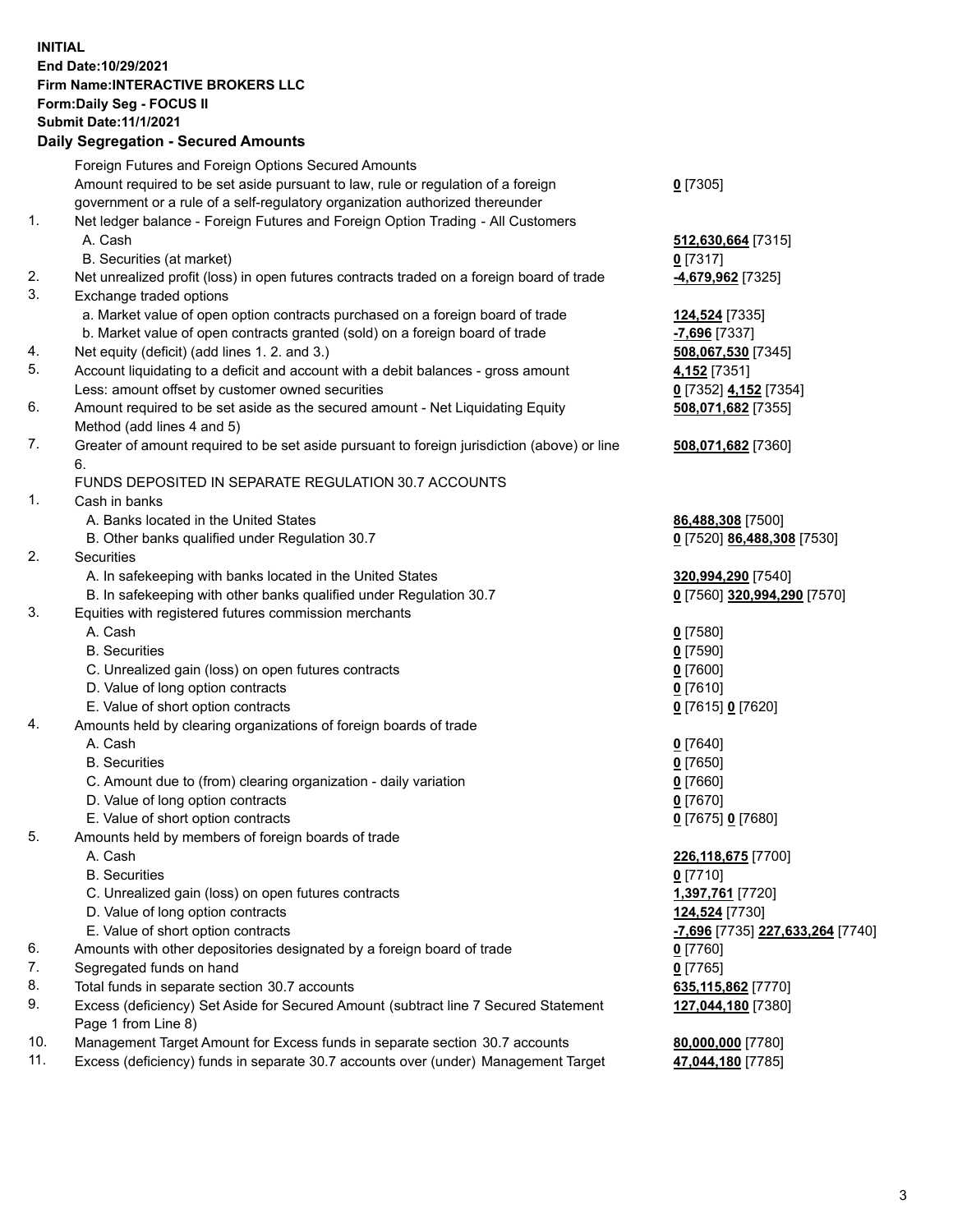**INITIAL End Date:10/29/2021 Firm Name:INTERACTIVE BROKERS LLC Form:Daily Seg - FOCUS II Submit Date:11/1/2021 Daily Segregation - Segregation Statement** SEGREGATION REQUIREMENTS(Section 4d(2) of the CEAct) 1. Net ledger balance A. Cash **7,237,005,572** [7010] B. Securities (at market) **0** [7020] 2. Net unrealized profit (loss) in open futures contracts traded on a contract market **237,281,338** [7030] 3. Exchange traded options A. Add market value of open option contracts purchased on a contract market **467,778,752** [7032] B. Deduct market value of open option contracts granted (sold) on a contract market **-390,763,079** [7033] 4. Net equity (deficit) (add lines 1, 2 and 3) **7,551,302,583** [7040] 5. Accounts liquidating to a deficit and accounts with debit balances - gross amount **1,092,539** [7045] Less: amount offset by customer securities **0** [7047] **1,092,539** [7050] 6. Amount required to be segregated (add lines 4 and 5) **7,552,395,122** [7060] FUNDS IN SEGREGATED ACCOUNTS 7. Deposited in segregated funds bank accounts A. Cash **1,526,517,791** [7070] B. Securities representing investments of customers' funds (at market) **3,679,338,205** [7080] C. Securities held for particular customers or option customers in lieu of cash (at market) **0** [7090] 8. Margins on deposit with derivatives clearing organizations of contract markets A. Cash **1,984,925,549** [7100] B. Securities representing investments of customers' funds (at market) **520,233,439** [7110] C. Securities held for particular customers or option customers in lieu of cash (at market) **0** [7120] 9. Net settlement from (to) derivatives clearing organizations of contract markets **-19,351,899** [7130] 10. Exchange traded options A. Value of open long option contracts **467,717,684** [7132] B. Value of open short option contracts **-390,750,740** [7133] 11. Net equities with other FCMs A. Net liquidating equity **0** [7140] B. Securities representing investments of customers' funds (at market) **0** [7160] C. Securities held for particular customers or option customers in lieu of cash (at market) **0** [7170] 12. Segregated funds on hand **0** [7150] 13. Total amount in segregation (add lines 7 through 12) **7,768,630,029** [7180] 14. Excess (deficiency) funds in segregation (subtract line 6 from line 13) **216,234,907** [7190] 15. Management Target Amount for Excess funds in segregation **155,000,000** [7194] 16. Excess (deficiency) funds in segregation over (under) Management Target Amount Excess **61,234,907** [7198]